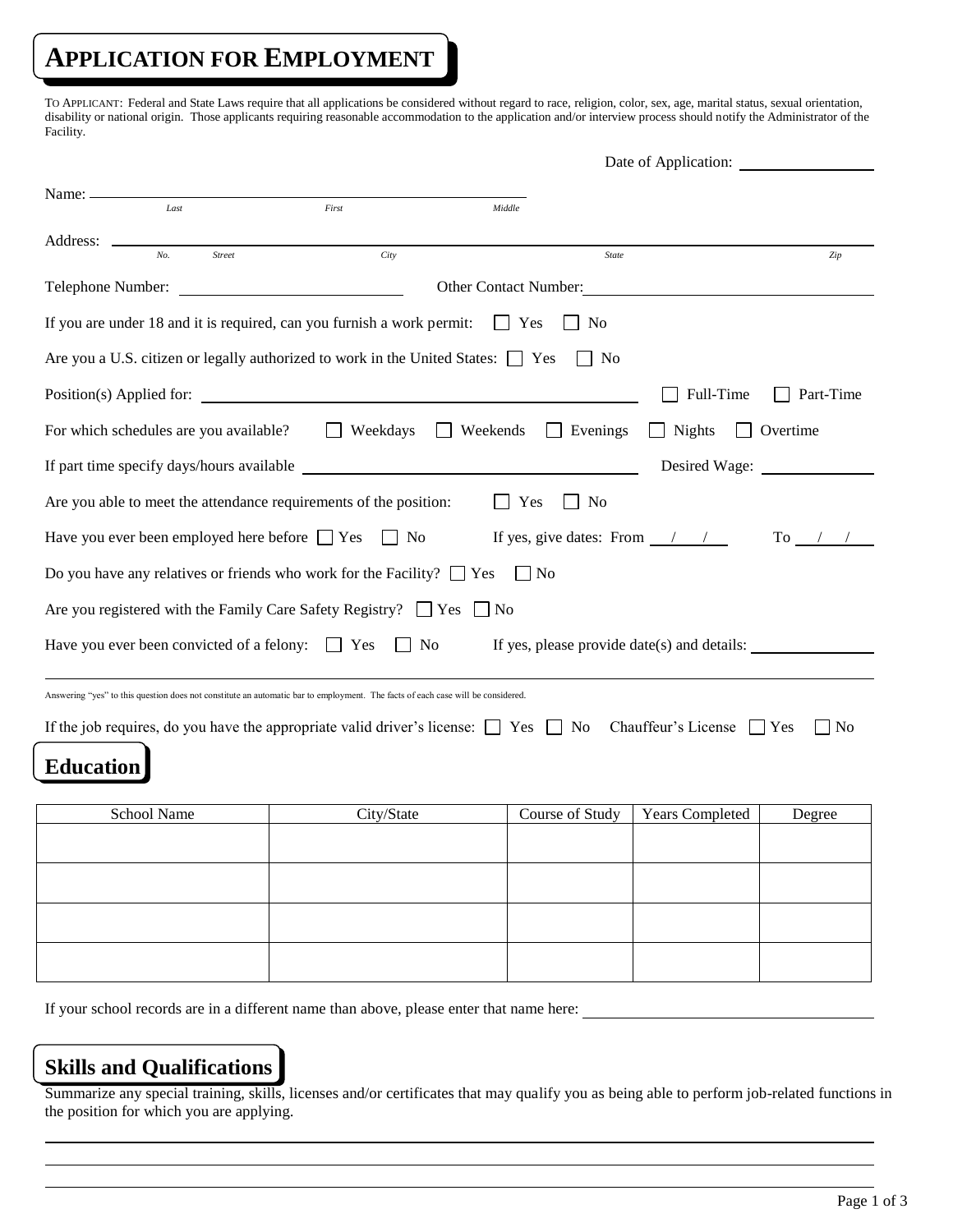# **Employment History**

Provide the following information of your past and current employers, starting with the most recent. Explain any gaps in employment in comments section below.

| <b>EMPLOYER</b>                       | <b>TELEPHONE</b>          | DATES EMPLOYED<br><b>FROM</b>                | TO        | SUMMARIZE THE TYPE OF WORK<br>PERFORMED & JOB RESPONSIBILITIES |
|---------------------------------------|---------------------------|----------------------------------------------|-----------|----------------------------------------------------------------|
| <b>ADDRESS</b>                        |                           |                                              |           |                                                                |
| STARTING JOB TITLE/FINAL JOB TITLE    |                           | <b>HOURLY RATE/SALARY</b><br><b>STARTING</b> |           |                                                                |
| <b>IMMEDIATE SUPERVISOR AND TITLE</b> |                           | \$                                           | PER       |                                                                |
| <b>REASON FOR LEAVING</b>             |                           | HOURLY RATE/SALARY<br><b>FINAL</b>           |           |                                                                |
| MAY WE CONTACT FOR REFERENCE?         | $\Box$ Yes<br>$\Box$ No   | \$                                           | PER       |                                                                |
| <b>EMPLOYER</b>                       | <b>TELEPHONE</b>          | <b>DATES EMPLOYED</b><br><b>FROM</b>         | TO        | SUMMARIZE THE TYPE OF WORK<br>PERFORMED & JOB RESPONSIBILITIES |
| <b>ADDRESS</b>                        |                           |                                              |           |                                                                |
| STARTING JOB TITLE/FINAL JOB TITLE    |                           | HOURLY RATE/SALARY<br><b>STARTING</b>        |           |                                                                |
| <b>IMMEDIATE SUPERVISOR AND TITLE</b> |                           | \$                                           | PER       |                                                                |
| <b>REASON FOR LEAVING</b>             |                           | HOURLY RATE/SALARY<br><b>FINAL</b>           |           |                                                                |
| MAY WE CONTACT FOR REFERENCE?         | $\Gamma$ Yes<br>$\Box$ No | $\mathbb{S}$                                 | PER       |                                                                |
|                                       |                           |                                              |           |                                                                |
| <b>EMPLOYER</b>                       | <b>TELEPHONE</b>          | DATES EMPLOYED<br><b>FROM</b>                | TO        | SUMMARIZE THE TYPE OF WORK<br>PERFORMED & JOB RESPONSIBILITIES |
| <b>ADDRESS</b>                        |                           |                                              |           |                                                                |
| STARTING JOB TITLE/FINAL JOB TITLE    |                           | HOURLY RATE/SALARY<br><b>STARTING</b>        |           |                                                                |
| <b>IMMEDIATE SUPERVISOR AND TITLE</b> |                           | $\mathbb{S}$                                 | PER       |                                                                |
| <b>REASON FOR LEAVING</b>             |                           | <b>HOURLY RATE/SALARY</b><br><b>FINAL</b>    |           |                                                                |
| MAY WE CONTACT FOR REFERENCE?         | $\Box$ Yes<br>$\Box$ No   | $\mathbb{S}$                                 | PER       |                                                                |
| <b>EMPLOYER</b>                       | <b>TELEPHONE</b>          | <b>DATES EMPLOYED</b><br><b>FROM</b>         | <b>TO</b> | SUMMARIZE THE TYPE OF WORK<br>PERFORMED & JOB RESPONSIBILITIES |
| <b>ADDRESS</b>                        |                           |                                              |           |                                                                |
| STARTING JOB TITLE/FINAL JOB TITLE    |                           | HOURLY RATE/SALARY<br><b>STARTING</b>        |           |                                                                |
| <b>IMMEDIATE SUPERVISOR AND TITLE</b> |                           | $\mathbb{S}$                                 | PER       |                                                                |
| <b>REASON FOR LEAVING</b>             |                           | <b>HOURLY RATE/SALARY</b><br><b>FINAL</b>    |           |                                                                |

**Comments** including explanation of any gaps in employment

### **References**

List name and telephone number of three business/work references who are not related to you.

| <b>NAME</b> | <b>TELEPHONE</b> | NO. OF YEARS KNOWN |
|-------------|------------------|--------------------|
|             |                  |                    |
|             |                  |                    |
|             |                  |                    |
|             |                  |                    |
|             |                  |                    |
|             |                  |                    |